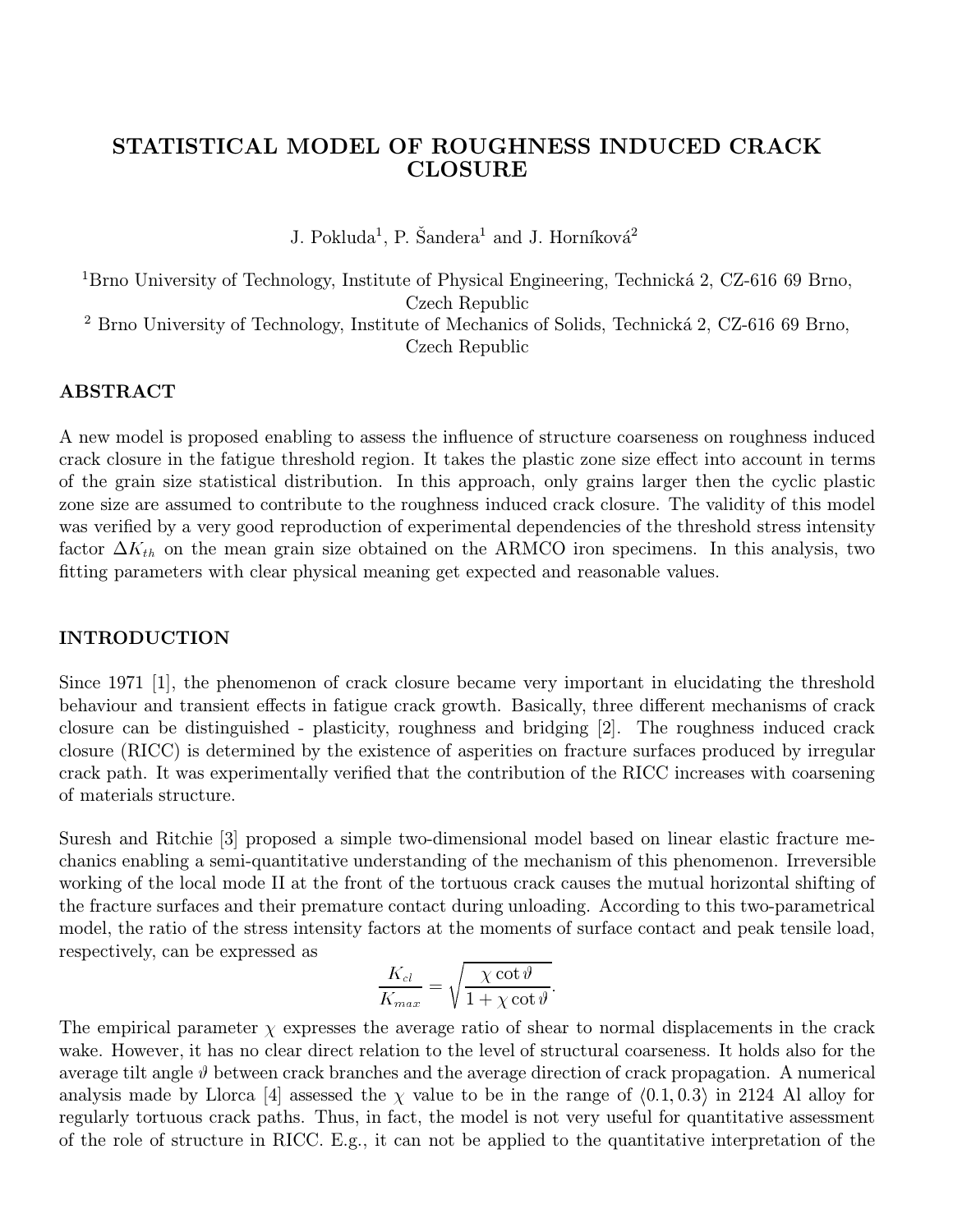$d_m$  particularly ascribed to the RICC effect.

More recent model introduced by Wang and Miller [5] deals with an irreversible dislocation pile-up adjacent to the crack tip in order to assess the mode II displacement in dependence on the mean grain size. This one parametrical approach requests a complicated analysis of the fracture surface roughness to be made and, moreover, the assumption of planar slip mode is necessary for its validity. Again, the model fails to predict the RICC effect directly from the materials structure and can be applied under very special conditions only.

The aim of this article is to introduce a new model of the RICC enabling the direct quantitative assessment of its level according to a simple structural analysis. It develops the Suresh and Ritchie model to a more detailed form and, particularly, statistically introduces the plastic zone size effect into the consideration. The experimental verification is based on measurements performed by Pippan et al. [6, 7] on  $\Delta K_{th}$  vs.  $d_m$  dependence for ARMCO iron. The experiments were completed by the statistical evaluation of the grain size distribution.

# THE BASIC IDEA OF THE BASIC IDEA OF THE STATISTICAL MODEL IN STATISTICAL MODEL IN STATISTICAL MODEL IN STATISTICAL MODEL IN STATISTICAL MODEL IN STATISTICAL MODEL IN STATISTICAL MODEL IN STATISTICAL MODEL IN STATISTICAL MO

It is commonly accepted (e.g., [8, 9]) that the microstructure has negligible influence in the stage II of fatigue crack propagation where the cyclic plastic zone size  $r_{pc}$  embraces several and more grains. Clearly, large-scale crack tip plasticity in comparison with the characteristic structure size means the



Figure 1: The dashed area under the probability density function corresponds to the relative number of grains involved in the roughness induced crack closure process

easily overcoming of structural barriers by multiple slip and the homogeneous deformation does not allow the formation of large pile-ups. As a result, a very limited and almost reversible mode II slip is to be expected within the relatively small grains inside the large plastic zone. On the other hand, the crack path is very sensitive to the microstructural features in both the stage I and the transient  $I \rightarrow II$  growth regime. The crack path controlled by crystalography, secondary phases and, particularly, the grain boundaries dominates here. The  $r_{pc}$  is less (or at the most comparable) with that of the mean grain. Obviously, such small-scale plasticity must produce a single (planar) slip followed by crystalographical crack growth accompanied by long dislocation pile-ups initiating either the local plastic strain in the adjacent grains or the local intergranular cracking. Both processes cause a high degree of mode II displacement irreversibility and the mixed trans-intergranular fracture mode is often observed [6, 10, 11]. Therefore, a high level of RICC is present. Thus, the influence of the materials structure can be associated with the range and homogeneity of plastic deformation ahead of the crack tip in relation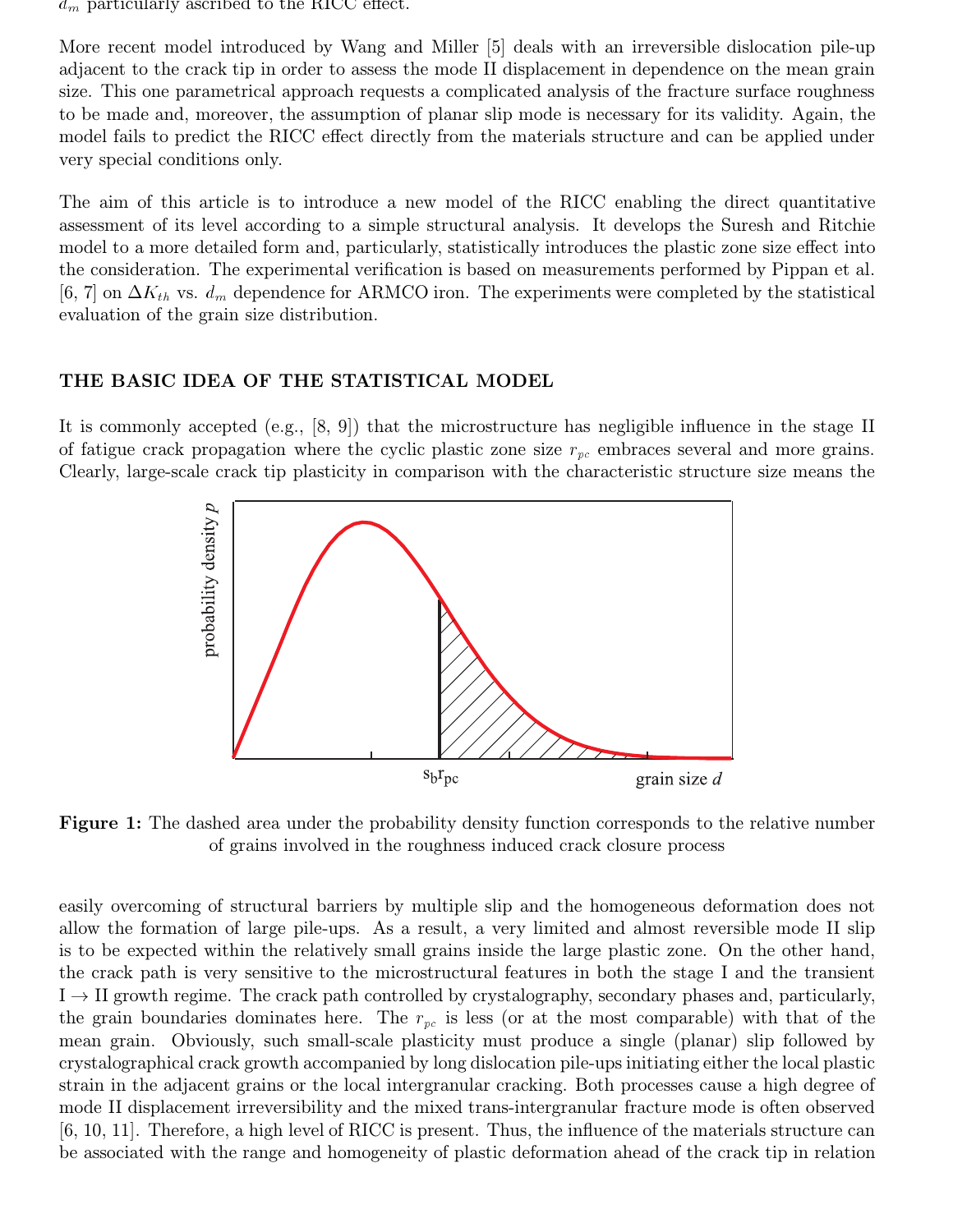as the size effect [12, 13]. Further we denote the important structure sensitivity parameter - the ratio of the grain size d to the cyclic plastic zone size  $r_{pc}$  - as the size ratio s. The cyclic plastic zone size is preferred before the static one since the reversal dislocation motion is crucial in the mechanism of RICC and in the fatigue damage process as a whole. According to Rice [14] it holds

$$
s = \frac{d}{r_{pc}} = \pi d \left( \frac{2\sigma_y}{\Delta K_{eff}} \right)^2.
$$
 (1)

Here  $\sigma_y$  is the yield strength and both the small-scale yielding and plane stress conditions are to be fulfilled. It should be noted that owing to the butterfly shape (not circular) of the real plastic zone, this relation holds for conditions in between the plain stress and strain. The effective value  $\Delta K_{eff} = K_{max} - K_{cl}$  must be used instead of the applied  $\Delta K$  value to take the crack closure into account.



Figure 2: Scheme of the roughness induced crack closure mechanism

In spite of the fact that the size effect is used to be connected with the mean size  $d_m$ , it must work also locally. Owing to the enormous grain size scatter in polycrystalline materials, different local deformation modes operate in individual grains with different local values s. Grains much smaller than  $r_{pc}$  do not contribute to the RICC mechanism and, on the other hand, grains larger than  $r_{pc}$  contribute to the RICC mechanism substantially. The basic idea of the statistical model lies in the assumption that the RICC level is determined exactly by the latter part of the grain size probability density function only. In this model, the grains are simply divided into two main categories - with low and high s values. In

| Sample         | $\sigma_y$ | $\rm R$ | $\Delta K_{th}$ | $K_{max}$     |
|----------------|------------|---------|-----------------|---------------|
| No.            | MPa        |         | $MPa m^{1/2}$   | $MPa m^{1/2}$ |
| 1              | 96         | 0,1     | 10,3            | 11,7          |
| $\overline{2}$ | 108        | 0,1     | 8,7             | 9,4           |
| 3              | 150        | 0,1     | 6,8             | 7,6           |
| 4              | 240        | 0,1     | 5,3             | 5,9           |
| 5              | 530        | 0,1     | 4,5             | 5,0           |
| 6              | 96         | 0,7     | 3,6             | 13,3          |
| 7              | 108        | 0,7     | 3,2             | 10,3          |
| 8              | 150        | 0,7     | 2,8             | 9,3           |
| 9              | 240        | 0,7     | 2,75            | 9,2           |
| 10             | 530        | 0,7     | 2,75            | 9,2           |

TABLE 1 MECHANICAL PROPERTIES AND LOADING PARAMETERS OF ARMCO IRON [6]

grains of the first type the local contribution to RICC can be neglected whereas in grains of the latter type an extended RICC process takes place. This is clearly seen in Fig. 1 where the area under the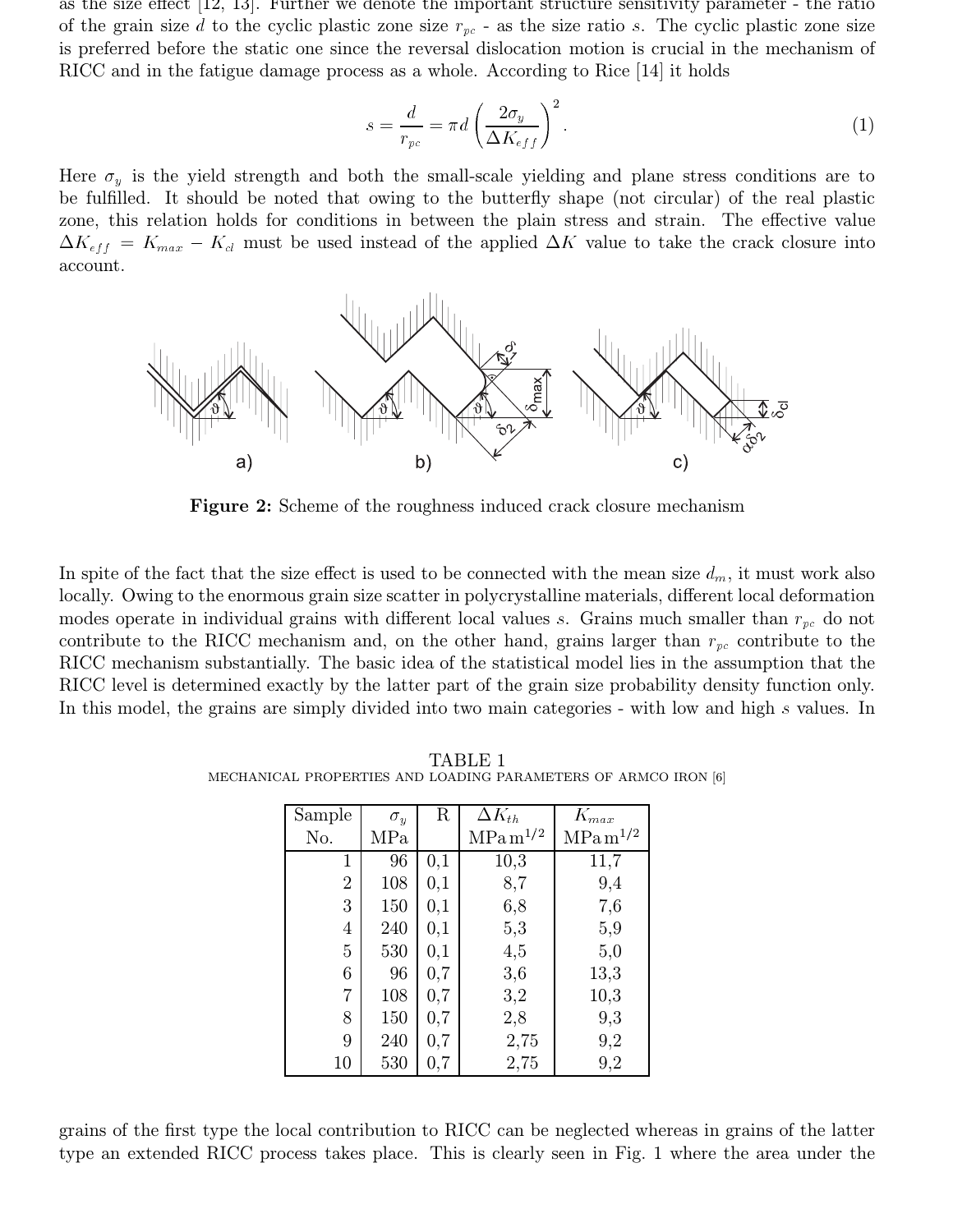part (with high s and d) contribute to the RICC. The s value corresponding to the sharp boundary between both types of grains is denoted by  $s_b$  (the related grain size  $d_b = s_b r_{pc}$ ). This value should lie somewhere within the transient range  $s_b \in (0.5, 2.0)$  where the cyclic plastic zone embraces the space not much different from one grain.



**Figure 3:** Weibull fit of experimental grain size data for ARMCO iron  $(d_m = 20 \,\mu\text{m})$ 

| Sample | $(d_m)$           | μ       |      | $d_m$          | <b>SD</b> |
|--------|-------------------|---------|------|----------------|-----------|
| No.    | $\mu$ m           | $\mu$ m |      | $\mu$ m        | $\mu$ m   |
| 1, 6   | (3000)            | 4520    | 2.17 | 3550           | 1700      |
| 2, 7   | (500)             | 1850    | 2.17 | 410            | 200       |
| 3, 8   | (70)              | 1170    | 2.17 | 90             | 44        |
| 4, 9   | $\left(10\right)$ | 23      | 2.17 | 20             | 10        |
| 5, 10  | $\left(3\right)$  | 5       | 2.17 | $\overline{2}$ | 1.0       |

TABLE 2 STATISTICAL CHARACTERISTICS OF THE GRAIN SETS (WEIBULL PARAMETERS  $\mu$ , $\xi$ , MEAN GRAIN SIZE  $d_m$ , STANDARD DEVIATION SD)

## MATHEMATICAL CONSTRUCTION OF THE MODEL

The two-dimensional zig-zag crack path characterised by the average angle  $\vartheta$  is assumed to produce the RICC according to the scheme in Fig. 2. During the loading part of the cycle, the crack tip is opened in the I + II mixed-mode reaching the maximum CTOD denoted by  $\delta_{max}$  at the moment of the peak stress (Fig. 2b). This displacement can be considered to be composed of the reversible normal component  $\delta_1$  and the irreversible shear component  $\delta_2$ . During the unloading phase, consequently, the shear displacement is not recovered so that the crack surfaces come into the contact before the applied stress becomes zero (Fig. 2c). The irreversibility level is denoted as  $\alpha$ . For simplicity reasons,  $\alpha = 1$  is assumed in grains with  $s>s_b$  unlike  $\alpha=0$  in grains with  $s. The statistically averaged  $\alpha_m$  value$ is considered to be the relevant irreversibility parameter.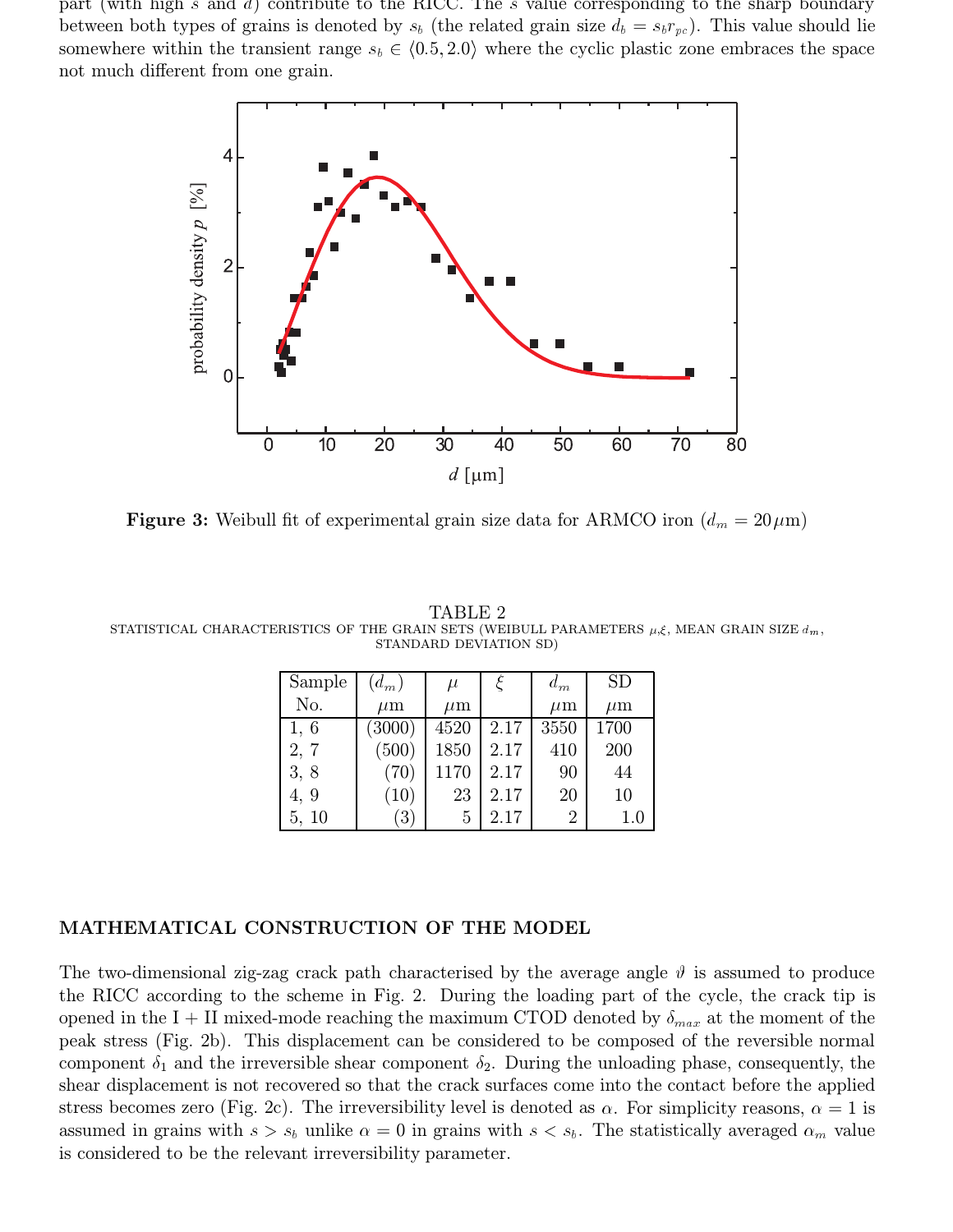$$
\frac{\delta_{cl}}{\delta_{max}} = \frac{\alpha_m \delta_2 \sin \vartheta}{\delta_1 \cos \vartheta + \delta_2 \sin \vartheta}.
$$
\n(2)

With regard to the well-known relations for the local stress intensity factors  $k_1$  and  $k_2$  at the tip of the small kinked crack [15], one obtains

$$
\frac{\delta_1}{\delta_2} = \frac{k_1^2}{k_2^2} = \frac{K_I^2 \cos^6 \frac{\vartheta}{2}}{K_I^2 \sin^2 \frac{\vartheta}{2} \cos^4 \frac{\vartheta}{2}} = \cot^2 \frac{\vartheta}{2},\tag{3}
$$

where  $K_I$  is the remote stress intensity factor. It is to stress that Eqn. 2 holds well also for the zig-zag crack path [16]. By substitution to Eqn. 2, it holds

$$
\frac{\delta_{cl}}{\delta_{max}} = \frac{\alpha_m}{\cot^2 \frac{\vartheta}{2} \cot \vartheta + 1}.
$$
\n(4)

The parameter  $\alpha_m$  is to be considered in terms of the grain size statistical average. Since the Weibull distribution seems to be the best fit to the real grain size scatter, the probability density is to be used in the following form:

$$
p(s) = \frac{\xi s^{\xi - 1}}{\mu^{\xi} r_{pc}} \exp\left[-\left(\frac{s}{\mu}\right)^{\xi}\right],
$$
\n(5)

where  $\xi$  and  $\mu$  are distribution parameters and the mean grain size  $d_m$  can be expressed using the Gamma-function as

$$
d_m = \Gamma\left(\frac{1}{\xi} + 1\right) \mu r_{pc}.\tag{6}
$$

Thus, the final relation for the RICC ratio can be written as

$$
\frac{\delta_{cl}}{\delta_{max}} = \frac{K_{cl}^2}{K_{max}^2} = \frac{\int\limits_{s_b}^{\infty} p(s)ds}{\cot^2 \frac{\vartheta}{2} \cot \vartheta + 1}.
$$
\n(7)

| Sample | $\rm R$ | $d_m/r_p$ | $K_{cl}/K_{max}$ | $\Delta{K}_{th}$ |
|--------|---------|-----------|------------------|------------------|
| No.    |         |           |                  | $MPa m^{1/2}$    |
| 1      | 0.1     | 54.37     | 0.4553           | 10.0             |
| 2      | 0.1     | 7.947     | 0.4365           | 9.2              |
| 3      | 0.1     | 3.367     | 0.3938           | 7.9              |
| 4      | 0.1     | 1.916     | 0.2975           | 6.1              |
| 5      | 0.1     | 0.939     | 0.0621           | 3.9              |
| 6      | 0.7     | 54.37     | 0.4553           | 3.4              |
| 7      | 0.7     | 7.947     | 0.4365           | 3.1              |
| 8      | 0.7     | 3.367     | 0.3938           | 2.7              |
| 9      | 0.7     | 1.916     | 0.2975           | $2.0*$           |
| 10     | 0.7     | 0.939     | 0.0621           | $1.3*$           |

TABLE 3 RESULTS OF CRACK CLOSURE CALCULATIONS

\* virtual values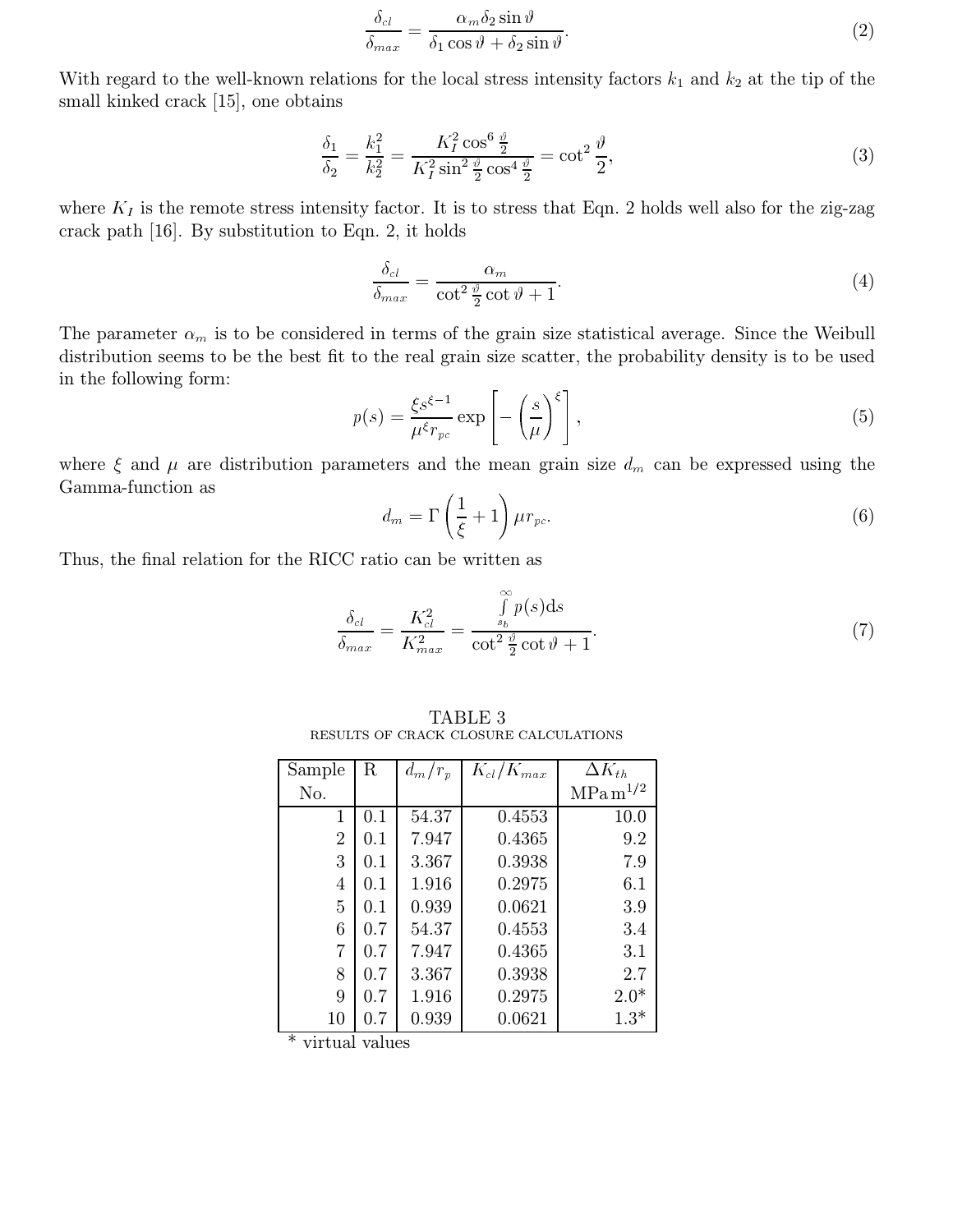The validity of the statistical model was applied to the quantitative elucidation of the experimental  $\Delta K_{th}$  vs. d dependence obtained on the ARMCO iron [6, 7]. In Tab. 1, the loading parameters and mechanical properties are summarised. The  $r_{pc}$  values calculated according to Eqn. 1 are also in Tab. 1 since the original loading conditions corresponded to the SSY and the transition between plain strain and plain stress. Values  $\Delta K_{eff} = 2{,}75 \text{ MPa m}^{1/2}$  were used here [6].



Figure 4: Comparison of experimental [6] and theoretical (Eqn. 8) data on threshold behaviour of ARMCO iron with different mean grain size

The original CT–specimens were repeatedly analysed in order to obtain the exact grain size distribution function. An example of experimental data fitted by the Weibull probability density function is shown in Fig. 3. The new, more exact,  $d_m$  values are in Tab. 2 together with the Weibull parameters  $\xi$  and  $\mu$  (the originally estimated  $d_m$  values are in parenthesis). The parameter  $\xi = 2.17$  was the same for all investigated grades. The  $K_{cl}/K_{max}$  values calculated by means of Eqn. 7 are shown in Tab. 3 increased by the constant value of 0.296. This value represents the contribution of another mechanism to the crack closure, most probably the plasticity induced one. It is obtained by extrapolating the theoretical data to  $d_m \to 0$ , where no RICC exists. The boundary value  $s_b = 2$  and the averaged angle  $\vartheta = 50^0$  were used giving the best fit to experimental data. Both values lie within plausible ranges of  $s_b \in (0.5, 2.0)$ and  $\vartheta \in (30^0, 60^0)$ . The very good agreement between theoretical and experimental data is documented in Fig. 4.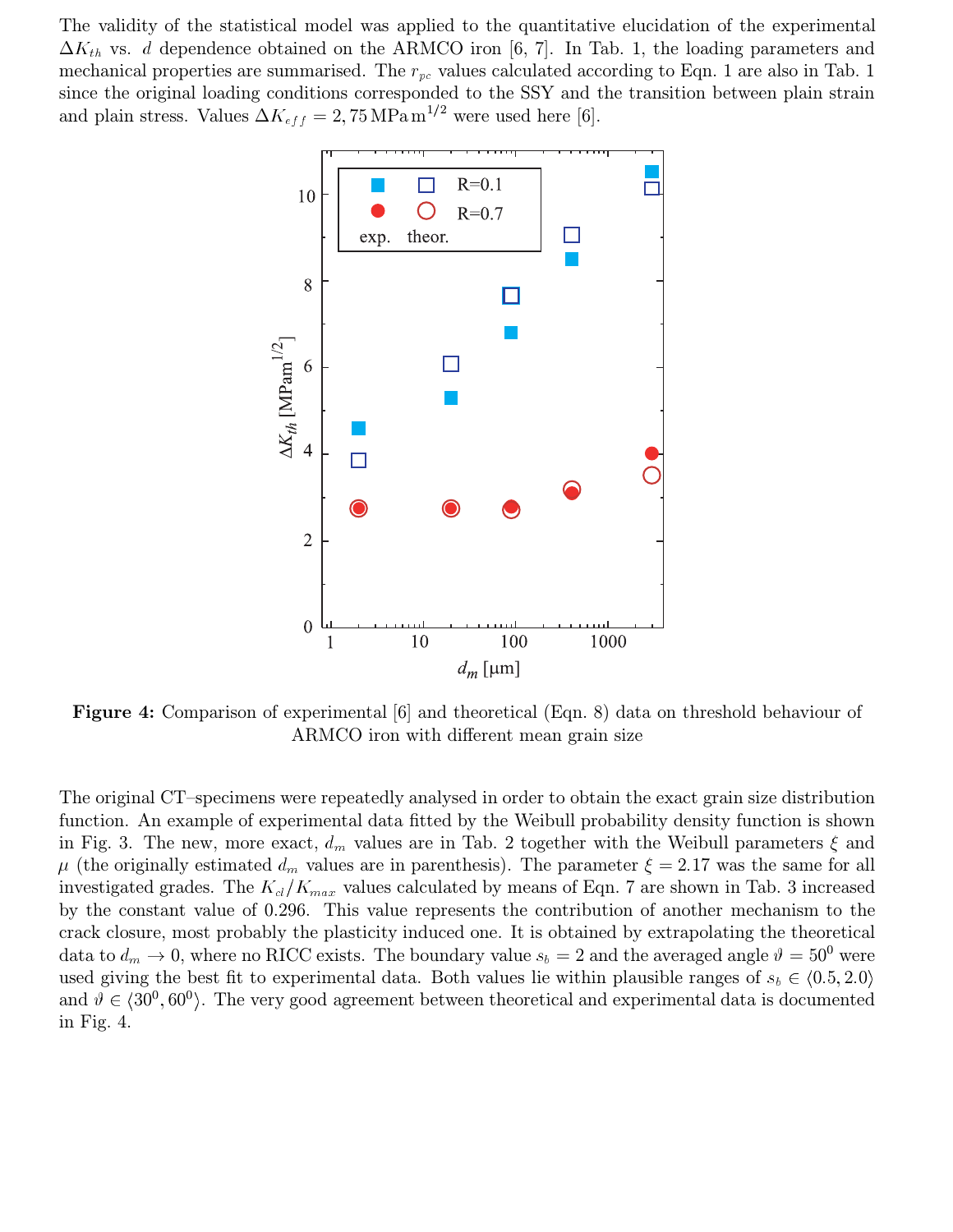It is to be emphasised that both the experimental data sets, for  $R = 0.1$  and  $R = 0.7$ , were fitted by the single Eqn. 7. Values of the two fitting parameters  $s_b$  and  $\theta$  are very reasonable and possess a clear physical meaning.

The power of presented statistical model can be clearly demonstrated by the plot  $K/K_{max}$  vs.  $d_m$  of calculated data as it is shown in Fig. 5. The arrows on the right hand side of Figs. 5a,b indicate loading ranges in both the  $R = 0.1$  and  $R = 0.7$  cases. During the loading cycle, the crack remains closed within the area shadowed by dashes and dots. The curve connecting  $K_{cl}/K_{max}$  points reaches the value of nearly 0.3 at the small-grain limit, where no RICC is expected to work. Thus, the hatched area corresponds to the RICC operation and the dotted area to the plasticity induced part of crack closure effect. The vertical lines show the range of opened crack corresponding to the  $\Delta K_{eff}/K_{max}$  value. In case of  $R = 0.1$  (Fig. 5a), a significant part of shadowed closure area (and all the  $K_{cl}$  values) lie above the  $K_{min}$  of the loading cycle. It means that extended crack closure appeared in each materials grade. In case of  $R = 0.7$ , however, practically all the closure area lies below the  $K_{min}$  - see Fig. 5b. Consequently, no crack closure appeared in fine grained samples No. 9 and 10 during this type of loading (see also Tab. 3) and the crack closure in coarse-grained samples is practically negligible. It exactly reproduces the experimental measurement as it is clearly visible in Fig. 4.



**Figure 5:** Scheme of the crack closure during the loading cycle with a)  $R = 0.1$ ; b)  $R = 0.7$ . Within the shadowed area the crack is closed. The hatched part shows the amount of RICC contribution

By substituting  $\vartheta = 50^0$ ,  $s_b = 2$  and  $\xi = 2.2$  into Eqn. 7, the crack closure ratio can be, in case of ARMCO iron, written as the following approximate formula:

$$
\frac{K_{cl}}{K_{max}} = 0.45 \exp\left[-\left(\frac{1.3r_{pc}}{d_m}\right)^{2.2}\right].
$$
\n(8)

Thus, the RICC level near the threshold can be estimated only by knowing the mean grain size and the cyclic plastic zone size. The latter value can be obtained from Eqn. 1 by knowing the yield strength and the threshold effective stress intensity range. The values of  $\vartheta$ ,  $s_b$  and  $\xi$  are expected to be in a close range for a wide class of steels. We believe, therefore, that the Eqn. 7 (and probably also Eqn. 8) can be used, at least, for mild steels. Anyway, the experimental verification is obviously needed.